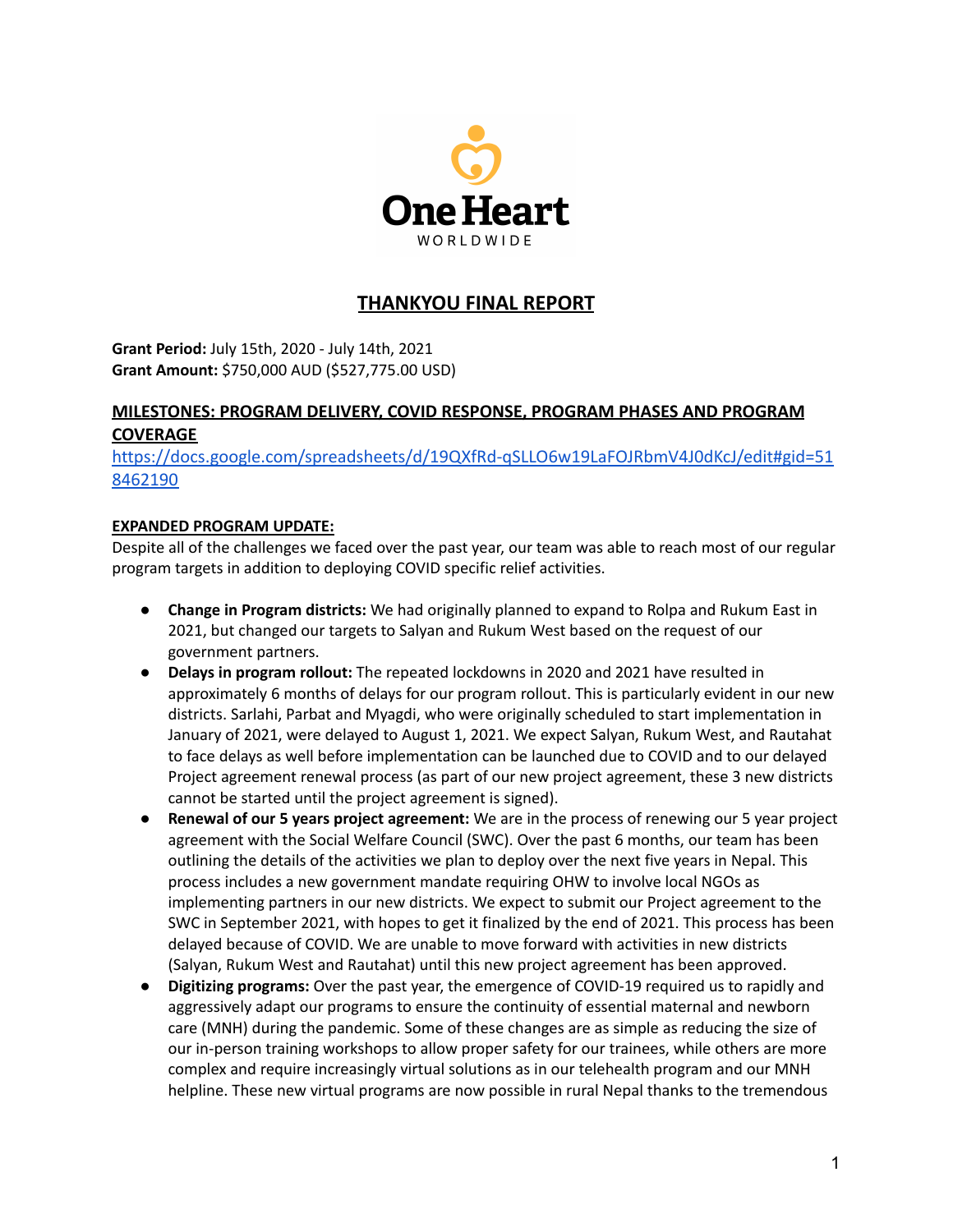growth in the local telecoms infrastructure in recent years. Given the difficult logistics for travel both for our team and providers in remote locations, we are finding that some programs, particularly in terms of training and refreshers, could feasibly be conducted and even benefit from virtual delivery long-term. We have learned a great deal over the past year which we continue to apply in order to adapt and improve our program delivery to ensure pregnant mothers and their newborns in rural Nepal can continue to access quality MNH care no matter where they live, in the midst of a global pandemic and beyond.

- **COVID-19:** The COVID-19 pandemic severely impacted the MNH system in Nepal. The country is at a conflicting juncture with the nation having shifted the bulk of its resources towards its COVID response at the expense of the regular needs and programs designed for pregnant women and newborn infants. Compounding these challenges are the imposed travel restrictions and the disparity in access to the limited COVID vaccines currently available. Travel restrictions are resulting in less institutional deliveries in the larger health facilities and increased attendance to local birthing centers, which consequently struggle if not properly equipped and staffed.
- **Variances in our regular program targets:** Most of our program indicators were above 90% and many were well above 100%. The one indicator that was really impacted by the COVID pandemic in our current report is the technical assistance to the Palikas. This is an activity that is deployed yearly in Q2, when the local municipalities work on their annual plans and budgets. The Q2 lockdown in 2021 severely impacted our ability to reach our municipality partners for this yearly exercise. We were able to do some virtual sessions and visit others, but we were overall only able to achieve 62% of our program targets.

#### **OUR COVID RESPONSE THIS PAST YEAR:**

Thanks to the generosity of our donors and partners, we were able to distribute over \$2M worth of essential emergency medical equipment and supplies (including PPE) to ensure:

- 1. All rural health facilities providing essential care to pregnant women and their newborn infants in our program districts could safely maintain their services.
- 2. Health facilities managing COVID patients had all of the necessary equipment and supplies they needed to manage patients
- 3. Pregnant and recently delivered women who were in isolation due to COVID had the required supplies they needed to manage their quarantine period

We have learned a great deal since the beginning of the pandemic which we continue to apply in order to adapt and improve our program delivery to ensure pregnant mothers and their newborns in rural Nepal can continue to access quality MNH care:

- **Government service delivery guidelines training:** This activity aims to ensure that local stakeholders and health facility staff continue to adhere to appropriate guidelines for MNH service provision during the pandemic and protect the safety of mothers and newborns.
- **Moving existing programs to a virtual platform:** We continue to seek new ways to apply lessons learned and incorporate various virtual platforms into our implementation strategy to allow the safe execution of our life-saving interventions during the pandemic and beyond if proven successful. We are also exploring a hybrid approach which would conduct the initial training in-person and all follow-ups remotely, increasing the engagement frequency while saving travel time and maintaining the program's integrity. The following program elements have already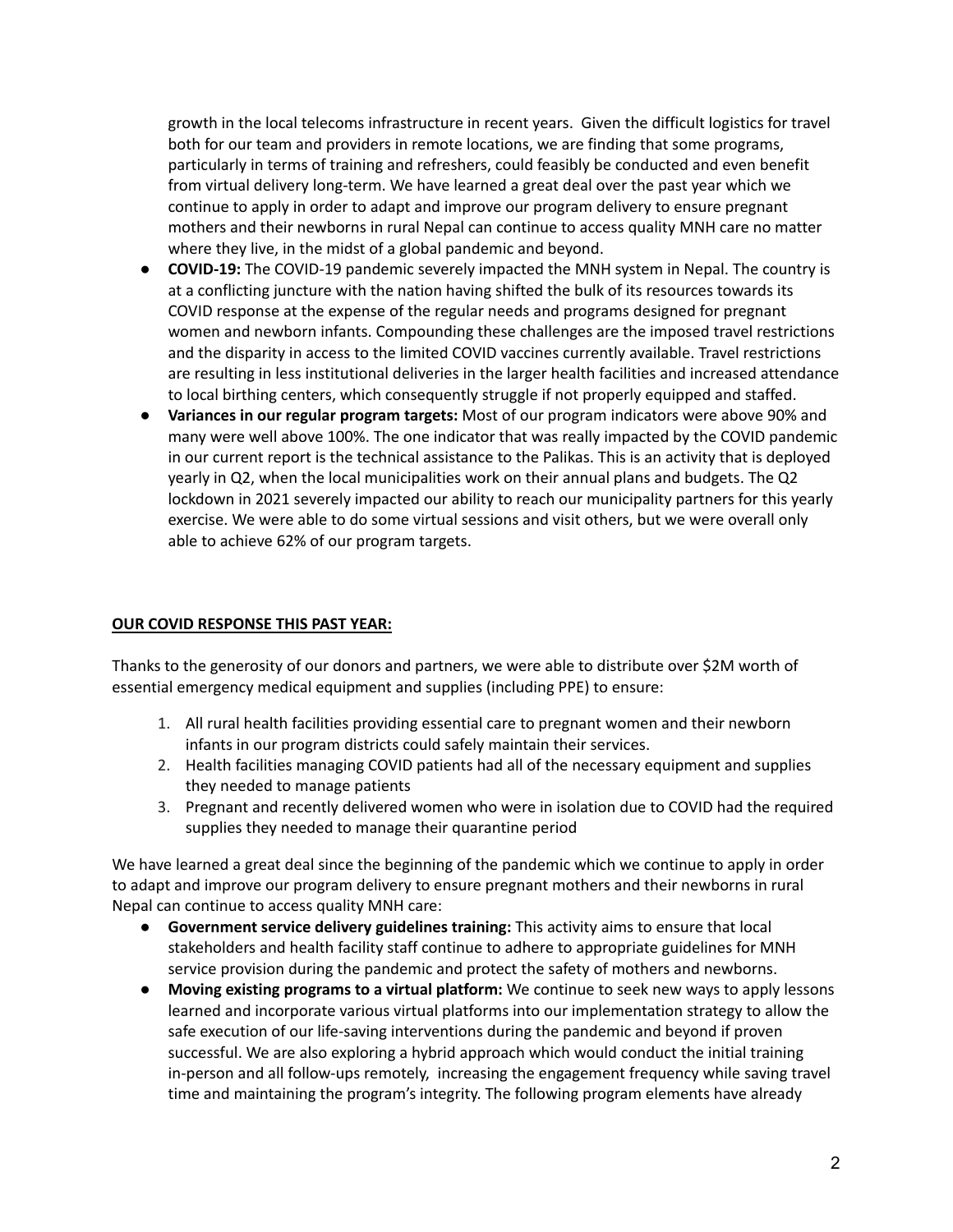been integrated into a virtual platform: (1) Remote technical assistance to some of the local municipality offices throughout their annual health planning and budgeting processes; (2) Remote coaching and mentoring was provided to rural SBAs; (3) Rural Ultrasound training follow-up: This was offered as a follow-up activities for SBAs who had previously undergone the government ultrasound training; (4) Quality of Care follow up visits for BC: While the initial visit is done in-person, follow-up visits have been implemented virtually.

- **Social Media support group for Rural SBAs:** Rural SBAs were already isolated prior to the pandemic. The pandemic only made things more difficult for them. Many of our SBA trainees expressed their wish to be connected to other health professionals practicing in similar conditions. To this effect, we created a dedicated private group on Facebook for our SBAs. Facebook is quite popular in Nepal as its widespread use has been noted in recent studies, and it is easily accessible through computer, laptop, and small portable devices (tablets and smartphones). Admission to this group is vetted by an OHW staff serving as group moderator and is responsible for posting relevant information and updates. Members are encouraged to share their challenges/experiences and supportive dialogues/discussions are fostered. We plan to invite MNH experts to present new data and provide feedback as needed.
- **Ensuring availability of life-saving drugs:** Availability of essential obstetric drugs such as Oxytocin, Magnesium sulfate (MgSO4), and Misoprostol in the rural birthing centers is crucial to prevent maternal deaths. Additionally, the birthing centers staff are required to provide misoprostol to female community health volunteers (FCHVs) to distribute to all pregnant women. The OHW staff is reaching out to healthcare providers to review their available stock of essential drugs and facilitate the procurement of missing items with the relevant municipality level government authorities. The team also ensures that all FCHVs are provided with adequate supplies of misoprostol, and that they are distributing misoprostol to every pregnant woman at 8 months in their gestation period, along with appropriate counseling for birth preparedness and tracking all maternal deaths.
- **Maternal and Newborn Health (MNH) Emergencies Helpline:** Developed in collaboration with the GoN and the Nepal Society of Obstetricians and Gynaecologists (NESOG) to assist rural MNH services providers in clinical decision-making during the COVID-19 pandemic, this program was designed in anticipation of scenarios where rural providers might be faced with an MNH emergency in which referral to a higher facility might be delayed or not be possible at all given the impact on travel accessibility due to the pandemic.
- **Telehealth Program for Rural Health Facilities:** This program supports Skilled Birth Attendants in adapting their pre-COVID in-person consultations to cellphone-based consultations for pregnant women (antenatal care) and recently delivered women (postnatal care). This ensures that pregnant and postpartum women can still receive the health education and support they need during this vulnerable period while limiting unnecessary potential exposure to COVID for themselves or their providers. We are very excited to report that the Government of Nepal has decided to scale our telehealth program throughout Nepal for the duration of the pandemic. They have integrated our protocol in the interim RMNCH (Reproductive, Maternal, Neonatal and Child Health) service delivery government guidelines (guidelines on how to provide appropriate MNH services during the pandemic). As such the government is now mandating that all health facilities nationwide provide our telehealth program during the pandemic.
- **Development of COVID-related information materials:** With the approval from the National Health Education, Information, and Communication Center (NHEICC), we translated and adapted 6 infographics and 3 videos developed by Noora Health, to the Nepali language/context. These materials focus on COVID-19 related topics, such as home isolation, breathing exercises, and care for the elderly, high risk individuals, and COVID patients. Our team printed and distributed 2,200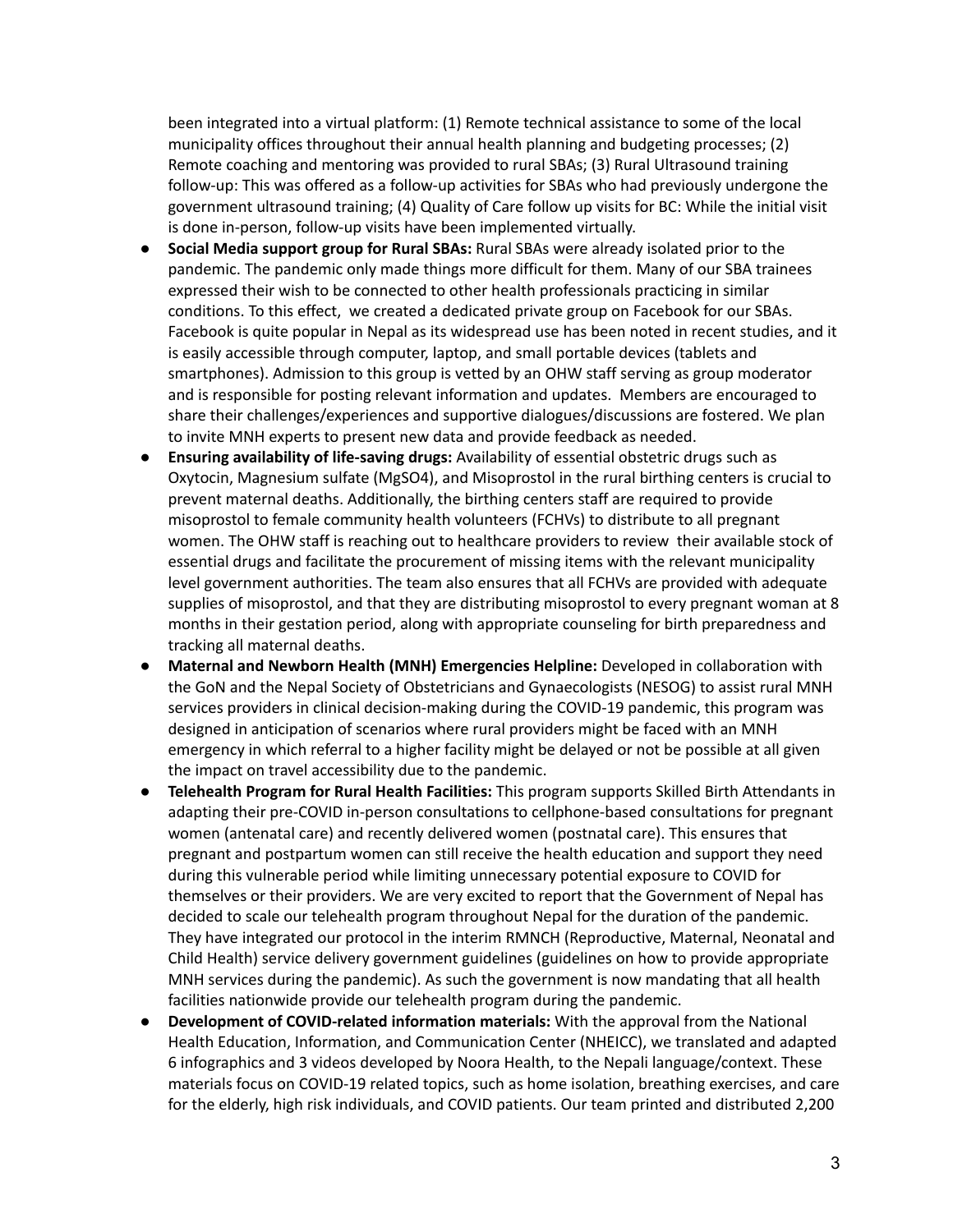sets of infographics, 1700 were distributed to health facilities in our program districts, and 500 were included in the isolation kits we developed for COVID positive pregnant women or recently delivered women in home isolation. Additionally, these materials were shared on OHW's Facebook page and made available on the government's website.

● **Radio messaging for pregnant women:** We used local FM radio stations in our program districts to broadcast messaging specifically designed for pregnant and new mothers (danger signs, service use reminder, service use at the time of COVID and COVID prevention message). Each radio station broadcasted at least 10 messages per day.

## **ORGANIZATIONAL MILESTONES:**

#### **1. PROGRAM SCALE-UP:**

#### **Over the next two years, continue scaling our program in Nepal to reach another 154,000 pregnancies (71,000 in 2020 and 83,000 in 2021):**

In 2020, our combined programs exceeded our expected target and reached 77,622 pregnancies while focusing on ensuring the continued provision of quality MNH care during the ongoing COVID-19 pandemic. Though COVID had a direct impact on the delivery of our regular programs due to lockdowns, OHW leveraged relationships with other NGOs/INGOs and our strong partnership with the government to adapt our existing programs. We also provided additional support to health providers so that they could meet the unique challenges of the pandemic. Our COVID response activities were rolled out across our program districts and included the distribution of PPE and essential drugs (such as misoprostol) to all of the health facilities in each district to ensure continued MNH service delivery for pregnant women and their newborns. In Q3 and Q4, with the national lockdown lifted but localized travel restrictions still in place, the OHW team expanded the rollout of our COVID-specific activities and resumed most regular program operations with added precautions (i.e. fewer trainees per session, mandatory PPE, and distancing).

In 2021, progress towards program targets in our active districts has been steady despite the lockdown in Q2, thanks to the strong efforts of the program team during Q1. Lessons learned from 2020's experiences adapting to a variety of new and difficult working conditions have laid the groundwork for improving efficiency in terms of program rollout. We were able to optimize efforts by reducing field travel through bundling and integrating field-based interventions and digitizing many of our internal processes to avoid administrative delays. With the lower numbers of COVID cases in Q1, these added efficiencies translated into better achievements for our field teams. As the team watched the rise in COVID cases in neighboring India due to the spread of the Delta variant, knowing that vaccination efforts had only just begun, we began expanding our remote options for program delivery, an area we are continuing to develop to improve implementation long-term. Despite the subsequent national lockdown in Q2 and devastating second COVID wave across Nepal, our team continues to leverage what we have learned to grow our impact and keep us well on track to achieving our impact targets for this year.

## **Continue to seek opportunities for partnerships, alignment, and collaboration with other national or international INGOs with whom we could partner to improve our model or increase our capacity to scale.**

The COVID pandemic has actually strengthened OHW's opportunities for partnership and collaboration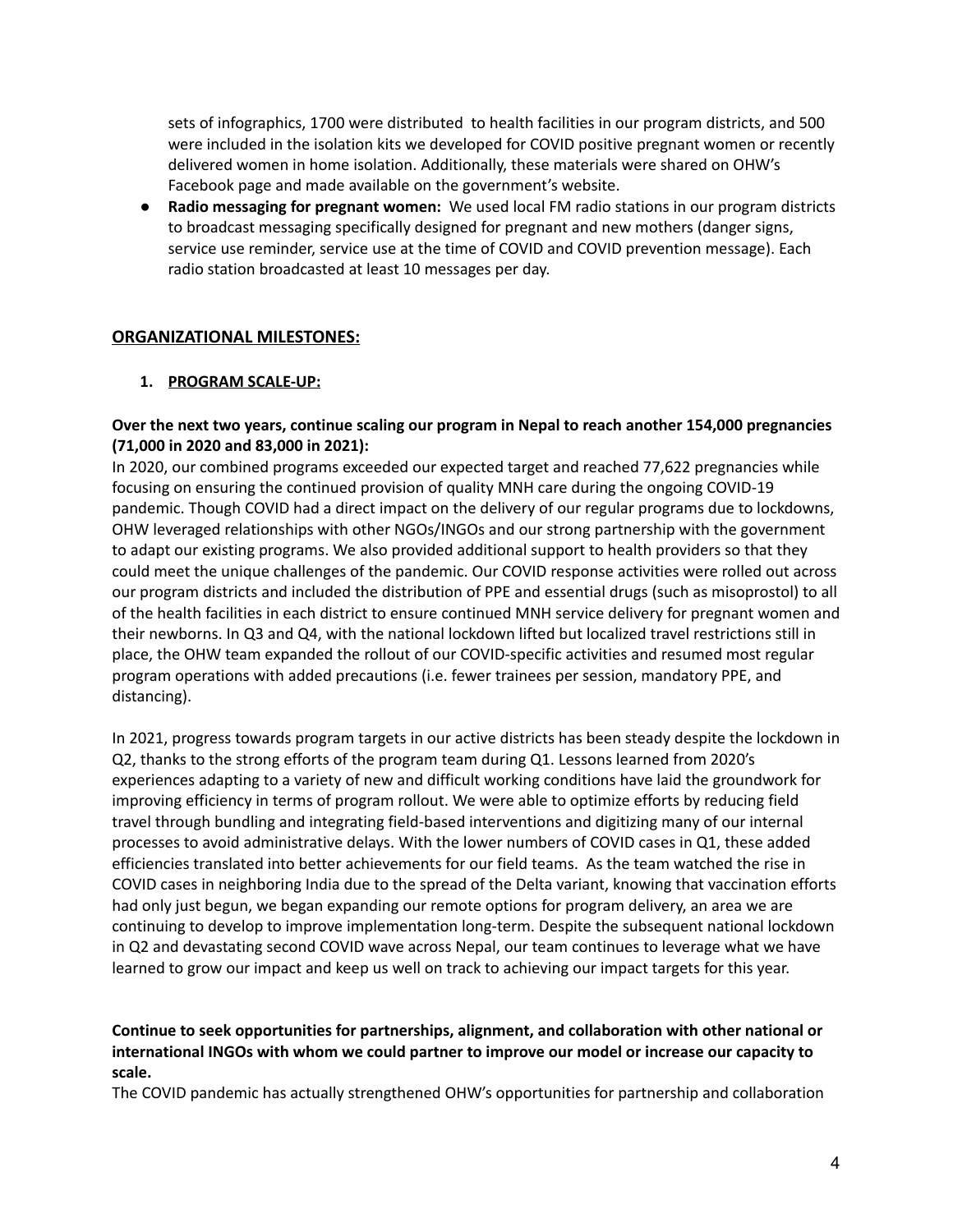with other national and international INGOs. Within Nepal, OHW plays a leading role within the Association of International Nongovernmental Organizations (AIN) and influences national health policies and practices while serving on the national government taskforce. We ensure an effective and coordinated COVID-19 response plan at the policy level and provide technical support to working groups under the Ministry of Health and Population, the Social Welfare Council, and the AIN. In addition to providing policy guidance, we collaborated with the AIN to initiate a joint procurement effort of personal protective equipment (PPE) to maintain health services during the initial scarcity. As we expand our virtual suite of tools, we are exploring leveraging collaboration through existing resources such as the Safe Delivery app to increase our capacity. In the most recent wave, we partnered with Direct Relief and DAK to deliver \$2m of emergency COVID relief not only to our districts, but others outside our usual coverage.

## **Start the process to adapt the Network of Safety model to the Terai context:**

OHW is piloting our model in the Terai, a new region for our programmatic work in Nepal located in the southern plains of the country. We just started our pilot district (Sarlahi) to test how our model works in this region. The results from a series of needs assessments our team has completed in Sarlahi are showing us a very different local landscape including a much higher population density and comparatively fewer available birthing centers (as compared to the mountains/hill areas). One definite advantage of expanding our programs to the Terai is that more women can be served. While access to MNH care may be geographically easier, many deeply rooted cultural issues limit access to care for pregnant women and newborn infants resulting in almost double the national average of unattended home deliveries:

- Among pregnant women, prevalent risks factors include low status of women resulting in their inability to seek care without permission; higher rates of teenage pregnancies and lower female literacy rates as compared to national averages
- Among the local communities, factors include more traditional views on pregnancy and childbirth and widely prevalent harmful practices toward mothers and newborns (restricting access to certain foods, restricting access to healthcare, violence, …); a high proportion of lower caste populations and a very prevalent caste system which marginalizes them; a high prevalence of gender-based violence; local populations speaking only local dialects; low awareness of MNH issues and birth preparedness; no functional health mother groups; and inactive FCHVs - no link between health facilities and communities.
- Among the local health facilities, our results show easier physical access (decent road system); better building structures and adequate space available, however the service readiness is very poor due to lack of adequate equipment, supplies and essential drugs; poorly trained healthcare providers; poor management of existing resources, and lack of quality assessment/improvement systems.
- Among local authorities, factors include a lack of support from local municipalities MNH is not a priority; poorly trained local officials; non-functional health facility management committees; and a general lack of coordination between district health offices, municipal health offices and health facilities.

Our results revealed an increased need for community mobilization programs preferably implemented by a local entity, familiar with local culture and language to address these specific socio-cultural factors as well as technical support to improve local governance and accountability, all while in a higher population density region. Going forward, our team will be working on identifying a local NGO in each of our new districts. This additional requirement from the SWC will be key to achieve lasting results in the Terai.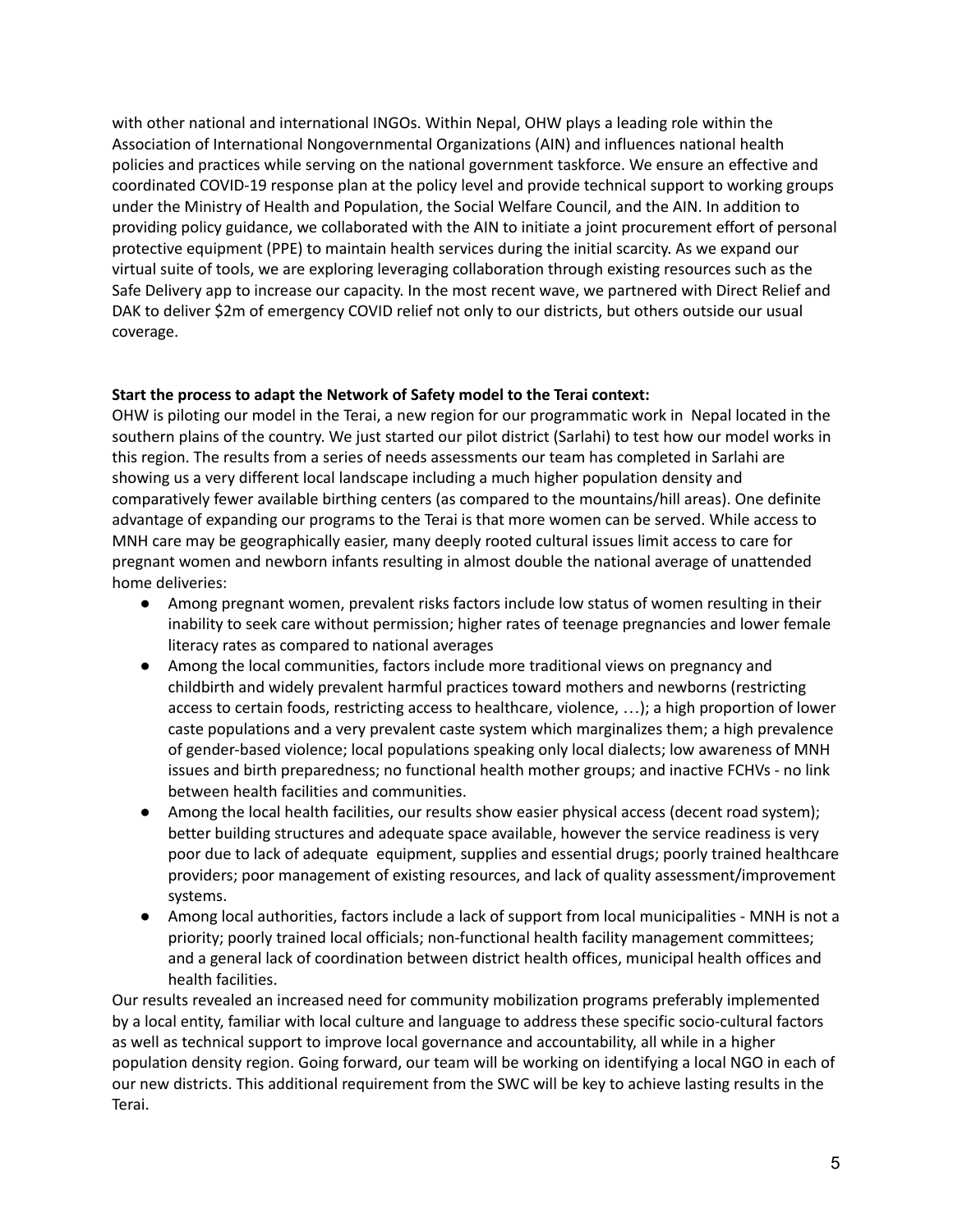## **2. SYSTEMS**

#### **Adapt our internal processes to the changing landscape of Nepal:**

A crucial landscape change for OHW in Nepal is the ongoing COVID pandemic which is likely to impact our programs for several years. In response, our team has developed several new policies to improve our internal processes to deal with the landscape changes resulting from the pandemic. We implemented strict COVID-safety measures for our staff, digitized our hiring system, streamlined our procurement processes, and moved to a fully online banking platform in Kathmandu.

#### **Explore partnerships with local NGOs as sustainable implementation agents for the Network of Safety:**

As we initiate the renewal process of our 5 year project agreement with the Social Welfare Council (SWC), we have been asked to incorporate local NGOs into our implementation process. To conform to this new mandate, we developed guidelines to identify appropriate NGO partners for our program districts and we have published a formal expression of interest to seek out these new partnerships. By the end of the year, we aim to identify an appropriate local NGO to support our community-based work in each of our 15 additional districts. This new mandate will be very helpful in the Terai where our initial assessment recommended additional community-based activities, preferably conducted by local teams more familiar with the local cultural landscape.

#### **Complete our Ehealth pilot study:**

*DHIS-2* is the electronic version of the current aggregated service delivery data collected in each health facility. In partnership with the government of Nepal and GIZ, OHW has completed the DHIS2 training in three of our current districts (Sindhupalchok, Sankhuwasabha, and Terhathum) in 2020 despite the pandemic. We have trained a total of 368 health workers. Now, each health facility and municipal health office of these 3 districts have at least two trained health workers on e-reporting of service statistics and all of the health facilities are now equipped with at least one computer for reporting purposes. Post-training, we conducted routine monitoring visits and training follow-ups with all of the health facilities enrolled in our program. By the end of 2020, 100% of the facilities were using the new DHIS2 platform to report their service statistics despite the challenges of often limited internet connectivity in the more remote areas. We also saw significant improvements in their reporting quality (increases in accuracy and timeliness) as compared to baseline in 2018. As of January 2021, the government of Nepal has completed the roll-out of this program in all the palikas (municipalities) nationwide.

*HMIS 3.6.1* is a OHW pilot project for an individual patient record system that does not aggregate the service delivery data. We had planned to have completed this pilot project by the end of 2020. As with many other research projects, our project was delayed by the COVID pandemic. We have completed all the training and now have a total of 86 trained nurses across all 40 health facilities in Sankhuwasabha (including the district hospital) trained in the use of HMIS 3.6.1. As of April, 100% of the health facilities were digitally recording data via HMIS3.6.1. This is an exciting new program that has many of our government partners very interested in our results. Next year, we hope to be able to take our final results to the Federal Government for potential scale-up at the National Level with funding support from a large bilateral agency.

#### **Increase the government cost-share component of our model at the municipality level:**

As part of our scale-up strategy, OHW aims to transition our partners at the municipal level (local) government into an increased payers' role, with OHW shifting into a more technical advisory role with limited funding expectations. In 2020, we **achieved a total of \$201K in government contribution** to our programs (almost 10% of our program expenses), mostly to our BC renovations (\$120K) but also to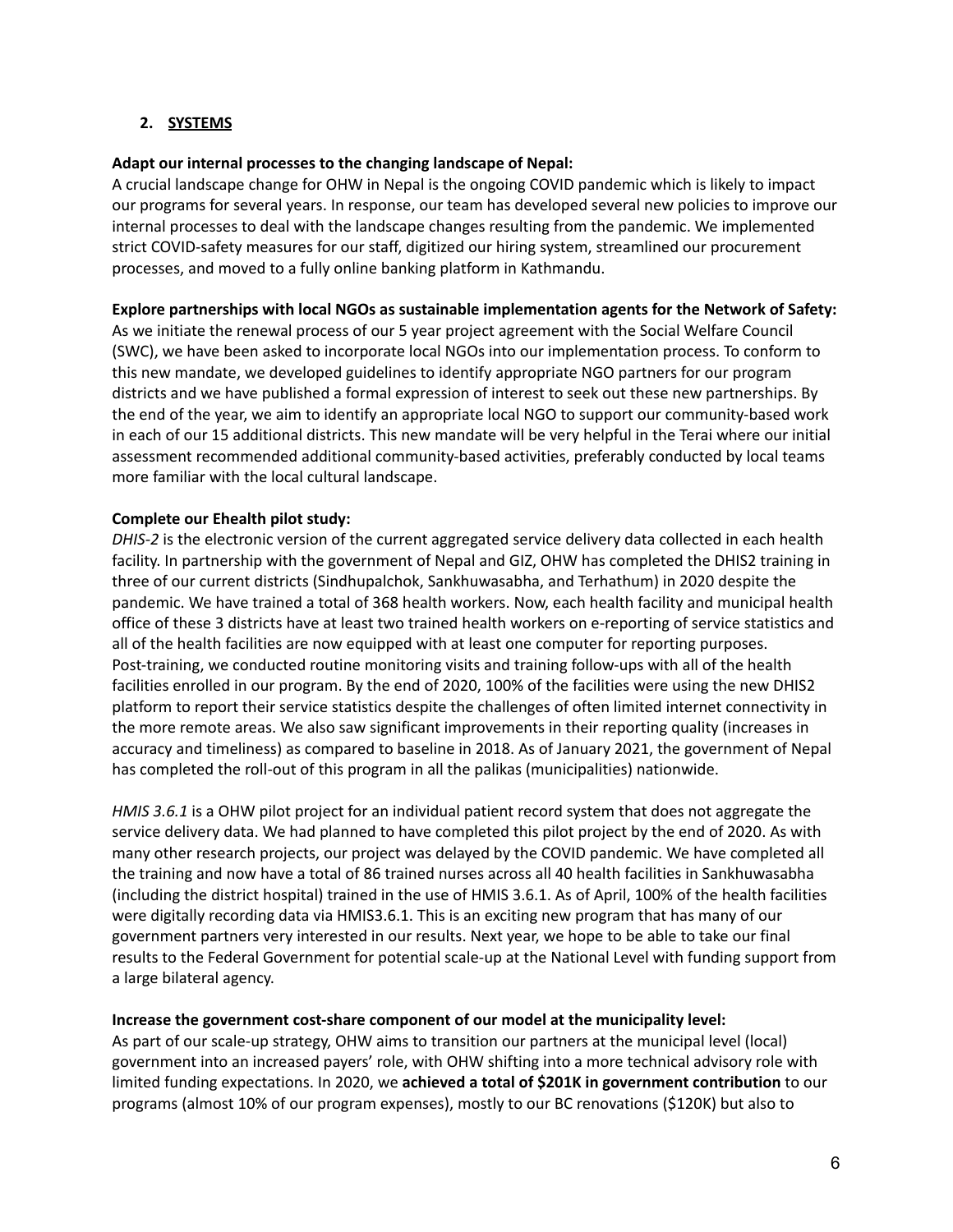medical equipment for BCs (\$37K) and training costs (\$44K). Despite the strain on local funding caused by the COVID pandemic, local municipalities in our program districts in 2020 were able to provide an average of 47% of the BC renovation costs. The local municipalities had to put funding towards COVID prevention and management and as a result, only 72.6 % of all municipalities were able to prioritize MNH by setting aside budgets specifically earmarked for that purpose in 2020.

## **3. IMPACT:**

## **External Program Impact Evaluation:**

As the government implemented a national lockdown to curb the spread of the virus, field work for the evaluation was paused for about six months in 2020. This led to a change in study approach from direct person-to-person interviews to phone interviews for data collection. In the reporting period, 448 participants (199 from the intervention sites and 249 from the control sites) were interviewed remotely for the quantitative part of the study. Preliminary analysis of the quantitative survey has been completed and further analysis of the findings is ongoing. The preliminary findings of the survey were used in the selection of the key informants for the qualitative part of the survey. In-depth interviews of key informants - new mothers and their caregivers - have also been completed. We expect the external evaluation process to be completed by the end of 2022, provided the study does not encounter more COVID related delays.

## **Promote best practices, research, and training in maternal and newborn health:**

We continue to explore and pilot new developments/advances in maternal and neonatal health in order to incorporate MNH best practices into the Network of Safety and use results to drive policy change in Nepal. Many of our projects encountered delays due to COVID.

- *● Continuum of care simulation based mentorship for SBAs:* OHW is working to implement this research-based intervention in four of our current working districts of Udayapur and Dolakha in 2021 and Sarlahi and Myagdi in 2022. Since this program requires in-person training and hands-on practice, project implementation was delayed due to COVID and the subsequent lockdown, However, work was able to restart in Q1 of 2021. Two skills labs were set up, one in Udayapur and the other in Dolakha. Our team completed the baseline assessments for 33 mentees from 8 birthing centers in Udayapur and 5 mentees from 3 birthing centers in Dolakha. Monthly mentoring sessions were started, 11 (3 of them remotely) were conducted in Udayapur and 5 (2 of them remotely) in Dolakha.
- *● Rural Ultrasound (RUSG) Training site for SBAs:* To strengthen the local training capacity and better meet the growing training needs for ultrasound training in rural areas, OHW has been working in partnership with one of the largest maternity hospitals of Nepal, the Paropakar Maternity and Women's Hospital (PMWH) in Thapathali, to establish their facility as a second official RUSG training center. PMWH is a tertiary-level hospital with 24,000 deliveries per year, centrally located in Kathmandu (Province 3). It is also one of the primary maternal and newborn health training sites in the country with a highly qualified team to run the USG training program. This new training center now doubles the country's capacity to provide ultrasound training each year.
- *● RUSG program evaluation:* In 2020, we completed the evaluation of the rural ultrasound training program initiated in 2019. Based on the recommendation from the study, we began to revise the current training package to make a competency-based standard curriculum in order to improve the quality of service delivery. We are working in partnership with the National Health Training Center (NHTC) to revise this curriculum so the government takes ownership of the program once revision is completed. This process was further delayed by the pandemic, but we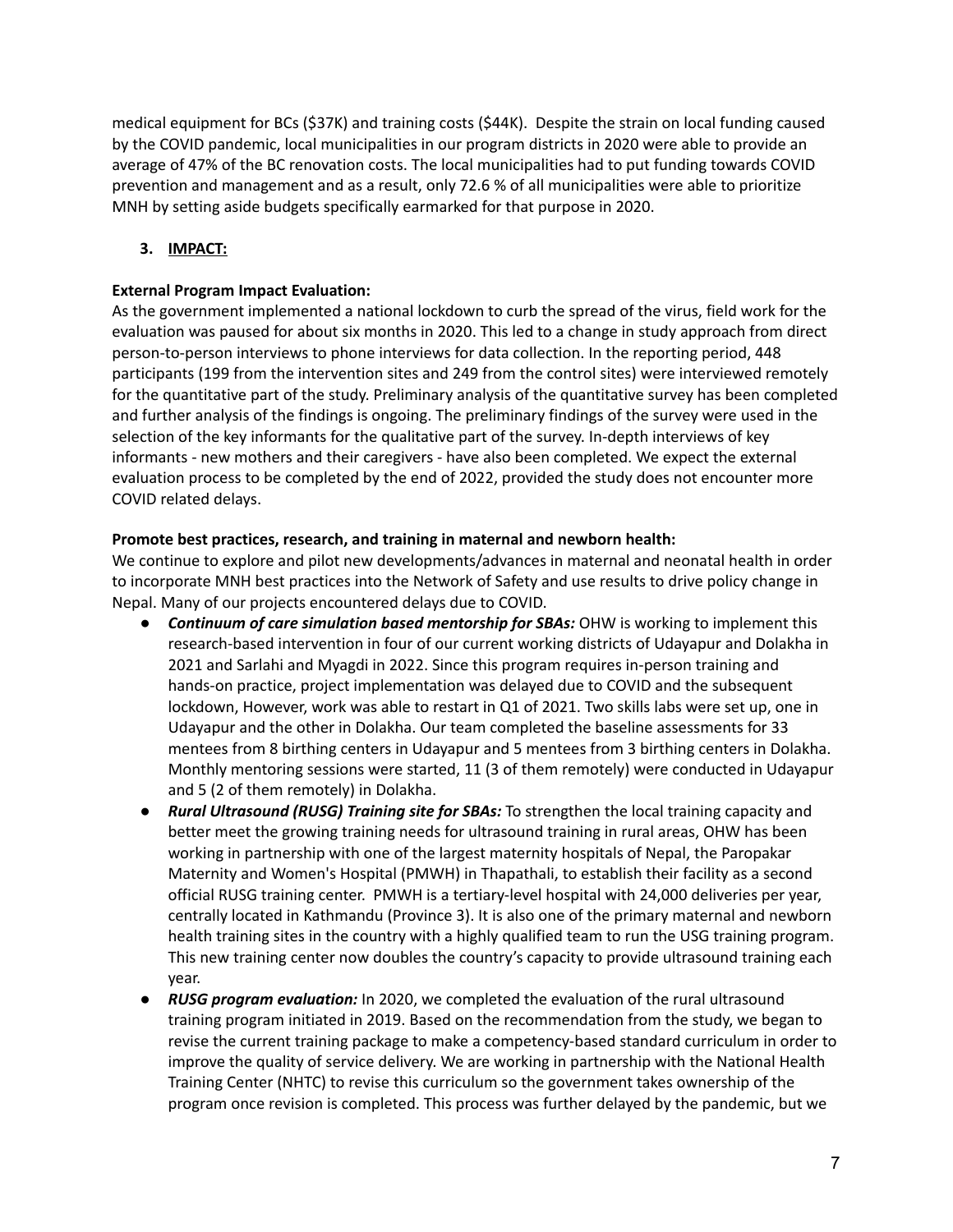expect the curriculum revision to be completed by the end of 2021.

- *● Establishment of Sick Newborn Care Units (SNCU):* OHW has purchased and received all of the equipment needed for the Special Newborn Care Units in both of our district hospitals in Ilam and Sankhuwasabha. The space for the units have been refurbished, the equipment set up and the units are now fully set up and ready to be used. In collaboration with the government of Nepal, OHW trained 16 healthcare providers at the district-level hospitals in Ilam and Sankhuwasabha. Four doctors from each hospital were trained on how to use the equipment supplied in the SNCUs (including radiology equipment) and how to improve the screening and management of sick newborns. Four nurses from each hospital were trained on holistic newborn care, including how to identify and assess signs of health deterioration in newborns and how to respond and manage the first phases of a health crisis in newborns. Furthermore, OHW trained 10 medical providers in Health Facility Based Integrated Management of Newborn and Child Sickness (HF-IMNCI). Because of COVID, the training of the mentors was delayed to 2021. The 3 mentors completed their training to provide HF-IMNCI follow-up training and onsite coaching and mentoring and are now providing coaching and mentoring sessions to all of the rural healthcare providers in both districts.
- **Rural Maternal and Newborn Health (RMNH) service utilization study:** Data collected during the last lockdown in 2020 (April-June 2020) in 268 rural birthing centers of the OHW program districts reported a 23% increase in institutional deliveries, a 10% increased in antenatal care visits and a 29% increase in postnatal care visits as compared to same period in 2019 (before COVID). Comparatively, in non-OHW districts, a study conducted by the Center for Research on Environment, Health and Population Activities (CREHPA) for UNFPA covering 424 HFs all over the Nepal reported 19 percent decline in institutional delivery, 30% decline in ANC and 11% decline in PNC during last year's' lockdown (March-August) as compared to the corresponding period in the previous year. Qualitative data from healthcare providers and patients in the OHW districts indicated that COVID related travel restrictions resulted in pregnant women opting to use nearby birthing centers for their pregnancy-related needs instead of using larger referral facilities further away.

#### **M&E system revision and current program indicators**

We are currently reviewing our M&E plan and expect to finalize this document by the end of October. This process was delayed from 2020 to 2021 due to the onset of the pandemic. Our M&E team wanted some time to assess the impact of the pandemic (if any) on our data collection processes and our program indicators. We have introduced appropriate safety protocols to ensure that the pandemic would not unduly affect our abilities to assess our results. We have also identified several new indicators, mostly on quality of care and government participation to incorporate into our plan.

#### **Proxy outcome indicators (as of December 2020, impact is measured yearly):**

Our goal is 30% observed (and maintained) increases in births attended by a trained health care provider, and institutional deliveries in districts which have completed phase 2 (program implementation). We have achieved this goal in all districts where phase 2 (implementation) of our program has been completed. We measure this percentage by comparing our baseline assessment data with data as of December 2020. Proxy indicator progress from districts that have not completed phase 2 is presented in **APPENDIX 1.**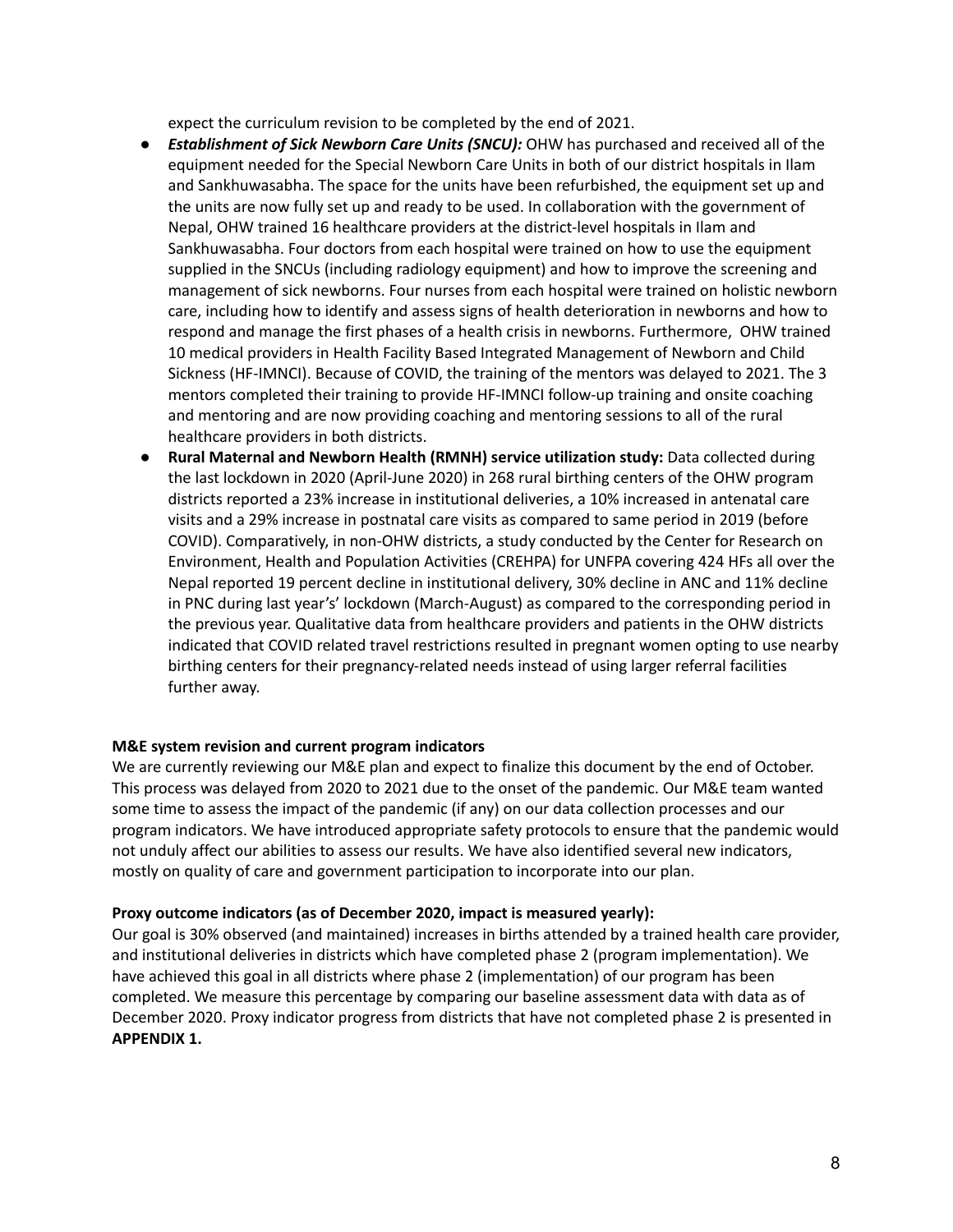| <b>DISTRICTS</b> | <b>SBA deliveries</b><br><b>Baseline - Actual</b>  | Institutional deliveries<br><b>Baseline - Actual</b> |
|------------------|----------------------------------------------------|------------------------------------------------------|
| Dhading*         | $2014 = 44\% - 2020 = 64\%$<br><b>46% increase</b> | 2014=44% - 2020=66%<br><b>50% increase</b>           |
| Sindhupalchok*   | 2015=19% - 2020=45%<br>137% increase               | 2015=21% - 2020=48%<br>129% increase                 |
| <b>Bhojpur</b>   | 2015=23% - 2020=52%<br>126% increase               | 2015=26% - 2020=61%<br>135% increase                 |
| <b>Terhathum</b> | 2016=26% - 2020=46%<br><b>77% increase</b>         | 2016=27% - 2020=50%<br>85% increase                  |
| Panchthar        | 2016=43% - 2020=56%<br><b>30% increase</b>         | 2016=44% - 2020=58%<br>32% increase                  |
| llam             | 2017=22% - 2020=50%<br>127% increase               | 2017=21% - 2020=50%<br>138% increase                 |

**Proxy Indicators in districts which have completed phase 2 (program implementation):**

\*Dhading and Sindhupalchok's program set-up were interrupted by the 2015 earthquakes; in both districts, activities focused into earthquake relief for a couple of years, effectively delaying regular program roll-out by one and a half years.

## **Maternal and Newborn Mortality (as of December 2020):**

Our goal is at least 50% observed (and maintained) declines in maternal and neonatal mortality in completed districts (6+ years after program initiation). Both Baglung and Dolpa (our completed pilot districts which have undergone the final endline survey) have been fully transitioned and locally led for 3 years and continue to do well in terms of maternal and newborn mortality. Dhading, which only completed transition in December 2020, is continuing to make progress and is scheduled to undergo the endline survey at the end of 2021. Mortality measurements from active program districts (internal monitoring data) is presented in **APPENDIX 2**

#### **MMR (Maternal mortality ratio) per 100,000 live births:**

|                          | <b>Baseline</b> | <b>Endline* (2019)</b><br><b>Variance with baseline</b> | $2020**$<br><b>Variance with baseline</b> |
|--------------------------|-----------------|---------------------------------------------------------|-------------------------------------------|
| <b>BAGLUNG</b>           | 374/100,000     | 39/100,000                                              | 15/100,000                                |
| (2011)                   |                 | 90% decrease                                            | 96% decrease                              |
| <b>DOLPA</b>             | 1,663/100,000   | 192/100,000                                             | 0                                         |
| (2011)                   |                 | 88% decrease                                            | 100% decrease                             |
| <b>DHADING</b><br>(2014) | 77/100,000      |                                                         | 38/100,000<br>51% decrease                |

**NMR (Neonatal mortality rate) per 1,000 live births:**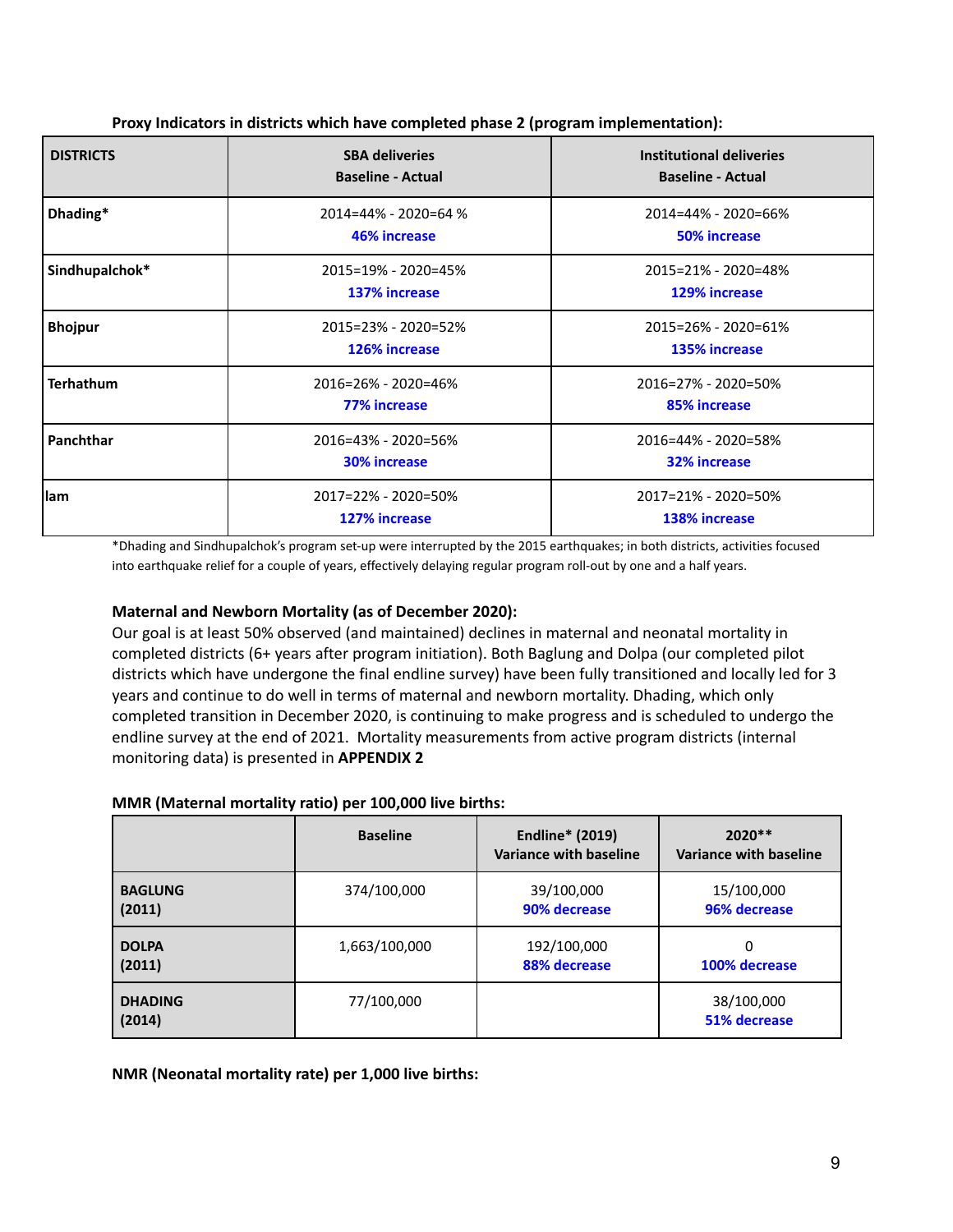|                          | <b>Baseline</b> | <b>Endline* (2019)</b><br>Variance with baseline | 2020 **<br>Variance with baseline |
|--------------------------|-----------------|--------------------------------------------------|-----------------------------------|
| <b>BAGLUNG</b>           | 36/1,000        | 3/100,000                                        | 2/100,000                         |
| (2011)                   |                 | 92% decrease                                     | 94% decrease                      |
| <b>DOLPA</b>             | 108/1,000       | 21/100,000                                       | 6/1000                            |
| (2011)                   |                 | 81% decrease                                     | 94% decrease                      |
| <b>DHADING</b><br>(2014) | 6/1,000         |                                                  | 5/1,000<br>17% decrease           |

\*Endline data for Baglung and Dolpa in 2019 was obtained via external sample based surveys conducted by an external Nepali research team (MITRA SAMAJ)

\*\*2020 data was obtained from HMIS data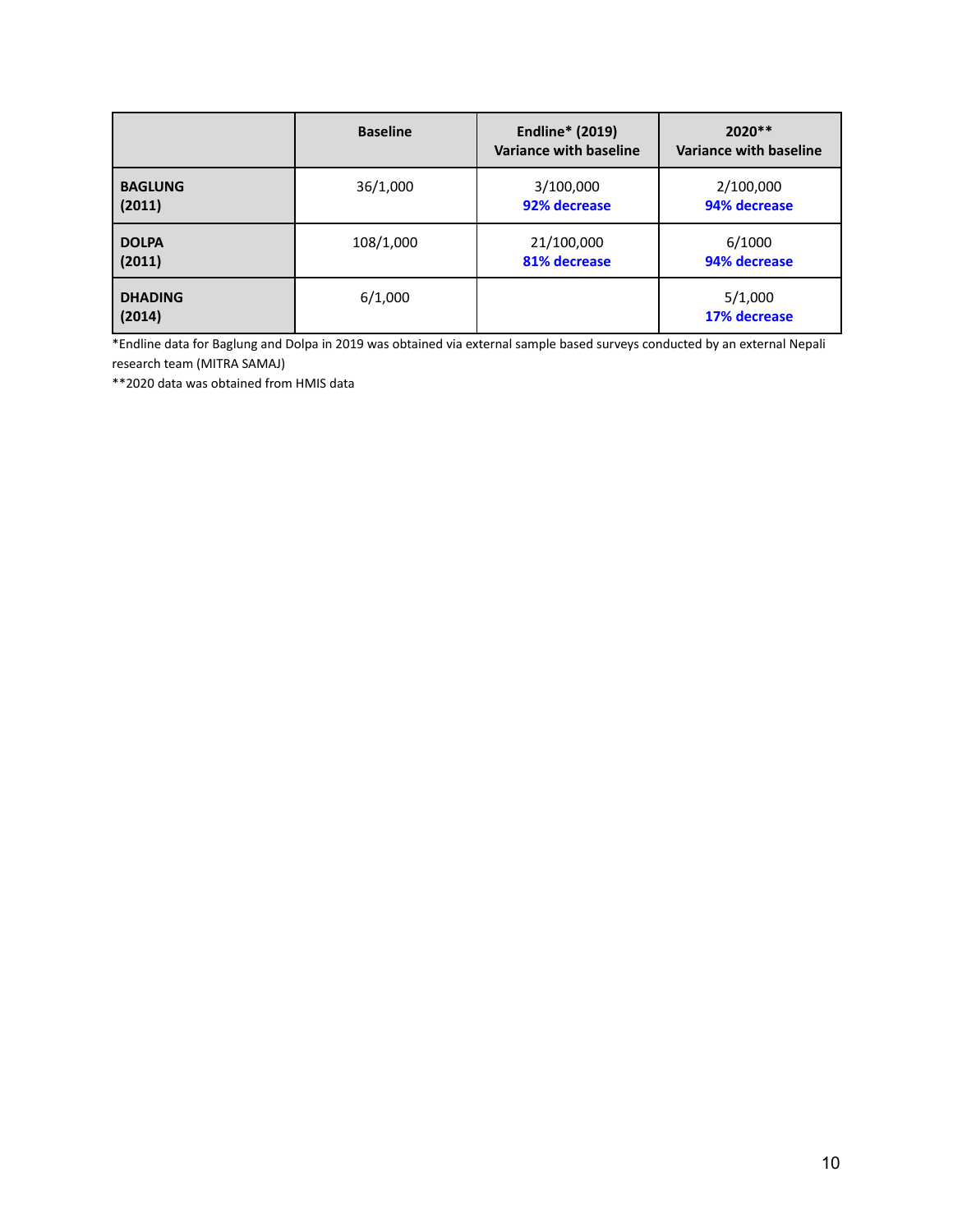# **APPENDIX 1: ACCESS TO CARE IN PHASE 2 DISTRICTS:**

|                  | <b>SBA deliveries</b><br><b>Baseline - Actual</b> | Institutional deliveries<br><b>Baseline - Actual</b> |
|------------------|---------------------------------------------------|------------------------------------------------------|
| <b>Taplejung</b> | 2016=30% - 2020=55%<br>83% increase               | 2016=32% - 2020=55%<br><b>72% increase</b>           |
| Khotang          | 2016=18% - 2020=54%<br>200% increase              | 2016=23% - 2020=58%<br>152% increase                 |
| Okhaldhunga      | 2017=54% - 2020=77%<br><b>43% increase</b>        | 2017=55% - 2020=76%<br>38% increase                  |
| Sankhuwasabha    | 2017=39% - 2020=60%<br><b>54% increase</b>        | 2017=42% - 2020=64%<br><b>52% increase</b>           |
| Ilam             | 2017=22% - 2020=50%<br>127% increase              | 2017=21% - 2020=50%<br>138% increase                 |
| Ramechhap        | 2018=29% - 2020=48%<br><b>66% increase</b>        | $2018 = 29\% - 2020 = 49\%$<br><b>69% increase</b>   |
| <b>Nuwakot</b>   | 2018=34% - 2020=66%<br>94% increase               | 2018=35% - 2020=67%<br>91% increase                  |
| Solukhumbu       | 2018=25% - 2020=51%<br>104% increase              | 2018=26% - 2020=54%<br>108% increase                 |
| <b>Dolakha</b>   | 2019=45%-2020=65%<br>44% increase                 | 2019 = 46% - 2020 = 67%<br><b>46% increase</b>       |
| Kavre*           | 2019 = 18% - 2020 = 22%<br>22% increase           | In target palikas 2019=19%- 2020=24%<br>26% increase |
| <b>Udayapur</b>  | 2019=35% - 2020=53%<br><b>51% increase</b>        | 2019=38% - 2020=59%<br><b>55% increase</b>           |

\*In target palikas only